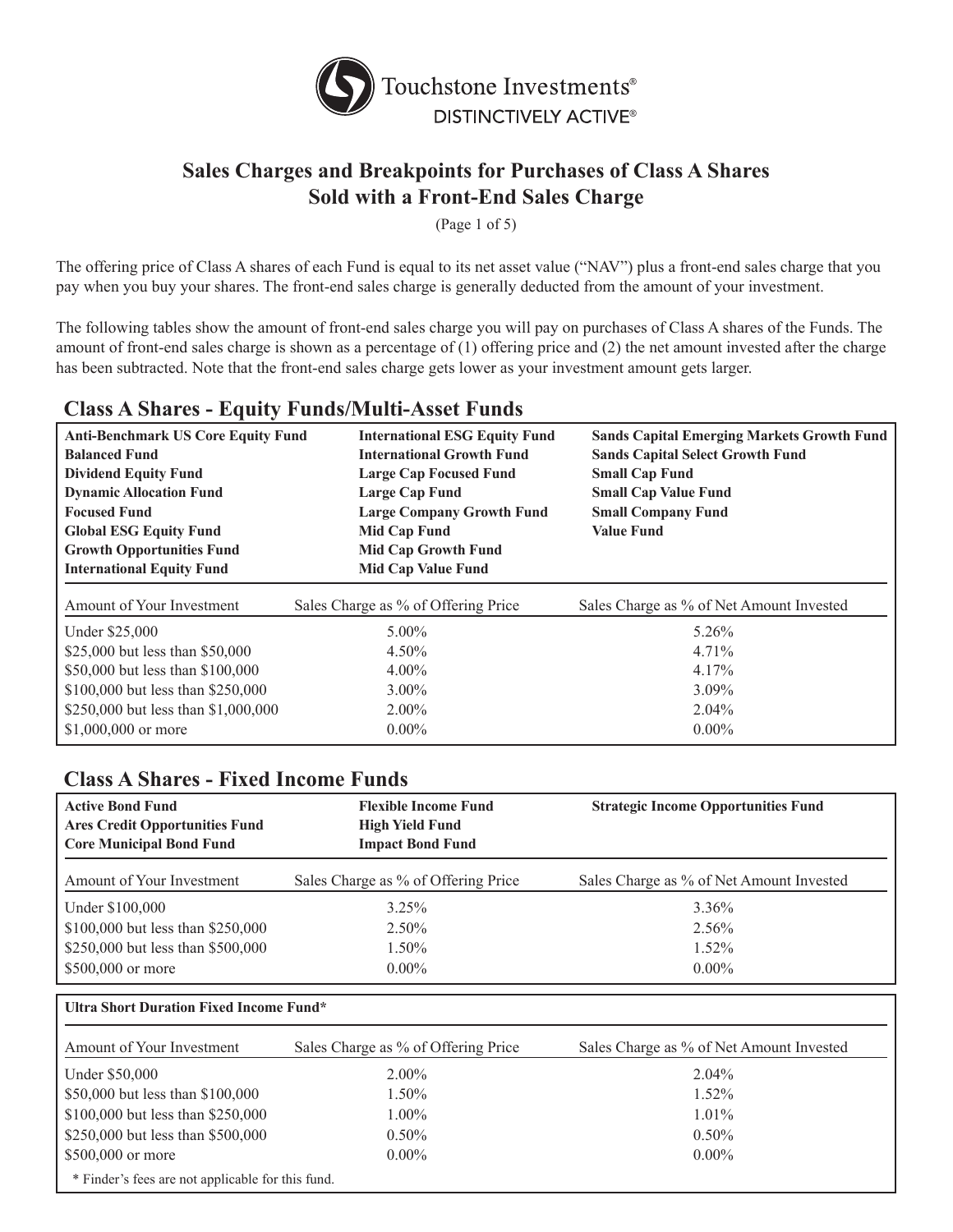#### (Page 2 of 5)

**Waiver of Class A Sales Charge.** There is no front-end sales charge if you invest \$1 million or more in Equity Funds Class A shares or \$500,000 for Fixed Income Funds Class A shares. If you redeem shares that were part of the NAV breakpoint purchase within one year, you may pay a contingent deferred sales charge ("CDSC") of up to 1% on the shares redeemed, if a commission was paid by Touchstone Securities to a participating broker-dealer. There is no front-end sales charge on exchanges between Funds with the same load schedule or from a higher load schedule to a lower load schedule. In addition, there is no front-end sales charge on the following purchases:

- • Purchases by registered representatives or other employees (and their immediate family members\*\*) of financial intermediaries having selling agreements with Touchstone Securities.
- • Purchases in accounts where a broker-dealer or other financial intermediary charges an asset management fee economically comparable to a sales charge, provided the broker-dealer or other financial intermediary has a selling agreement with Touchstone Securities.
- • Purchases by a trust department of any financial intermediary serving in a fiduciary capacity as trustee to any trust over which it has discretionary trading authority.
- Purchases through a financial intermediary that has agreements with Touchstone Securities, or whose programs are available through financial intermediaries that have agreements with Touchstone Securities relating to mutual fund supermarket programs, fee-based wrap or asset allocation programs.
- • Purchases by an employee benefit plan having more than 25 eligible employees or a minimum of \$250,000 in plan assets. This waiver applies to any investing employee benefit plan meeting the minimum eligibility requirements and whose transactions are executed through a financial intermediary that has entered into an agreement with Touchstone Securities to use the Touchstone Funds in connection with the plan's accounts. The term "employee benefit plan" applies to qualified pension, profit-sharing or other employee benefit plans.
- Purchases by an employee benefit plan that is provided administrative services by a third party administrator that has entered into a special service arrangement with Touchstone Securities.
- Reinvestment of redemption proceeds from Class A shares of any Touchstone Fund if the reinvestment occurs within 90 days of redemption.
- \*\*Immediate family members are defined as the parents, mother-in-law or father-in-law, spouse, brother-in-law or sister-inlaw, son-in-law or daughter-in-law, nephew or niece and children of a registered representative or employee, and any other individual to whom the registered representative or employee provides material support. The term "employee" is deemed to *include current and retired employees.*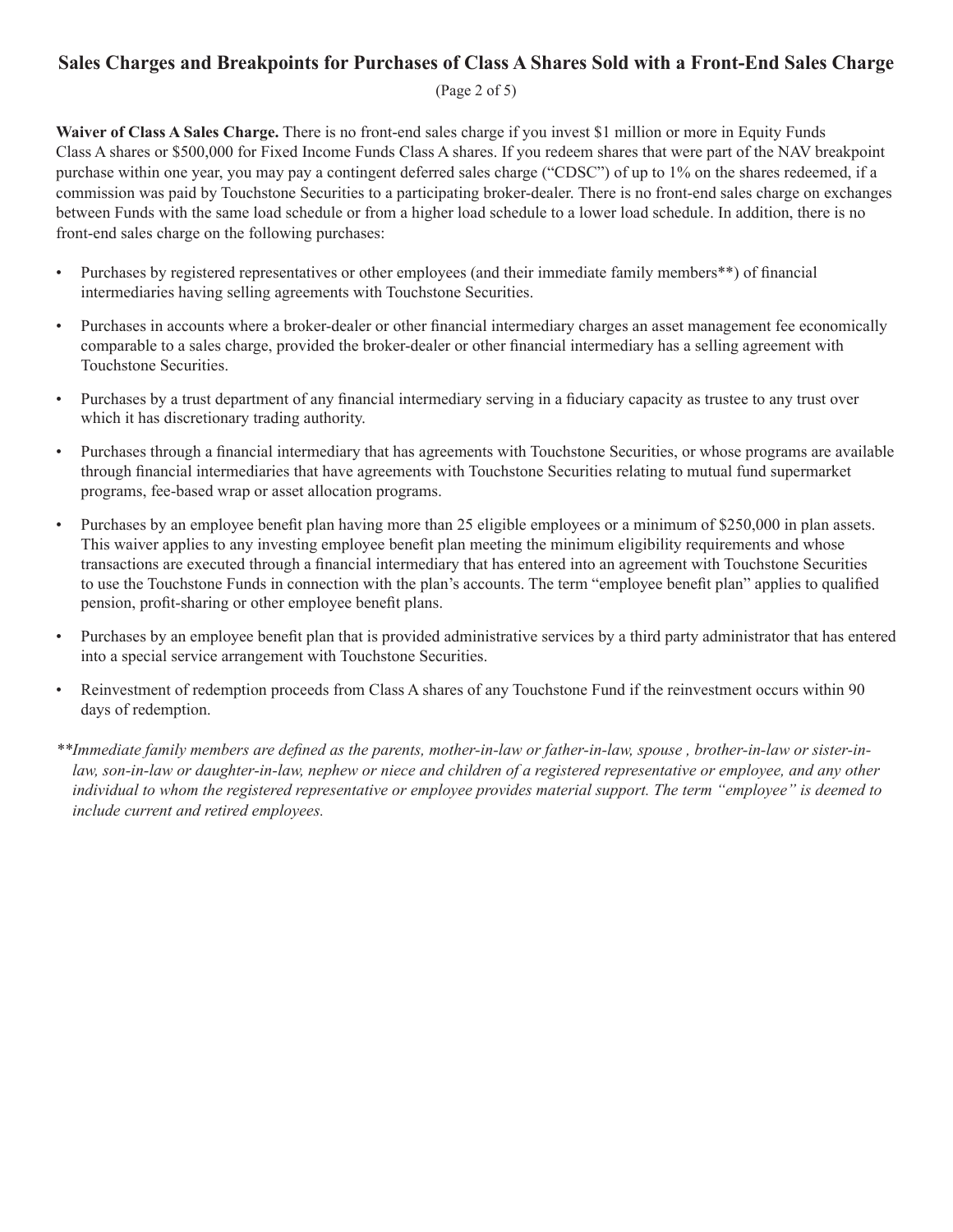(Page 3 of 5)

In addition, Class A shares may be purchased with no front-end sales charge through certain mutual fund programs sponsored by qualified intermediaries, such as broker-dealers and investment advisors. In each case, the intermediary has entered into an agreement with Touchstone Securities to include the Touchstone Funds in their program where the intermediary provides investors participating in the program with additional services, including advisory, asset allocation, recordkeeping or other services. You should ask your financial institution if it offers and you are eligible to participate in such a mutual fund program and whether participation in the program is consistent with your investment goals. The intermediaries sponsoring or participating in these mutual fund programs may also offer their clients other classes of shares of the funds and investors may receive different levels of services or pay different fees depending upon the class of shares included in the program. Investors should carefully consider any separate transaction fee or other fees charged by these programs in connection with investing in each available share class before selecting a share class.

Sales charge waivers must be satisfied at the time of purchase. For direct purchases through Touchstone Securities you may apply for a waiver by marking the appropriate section on the investment application and completing the "Special Account Options" form. You can obtain the application and form by calling Touchstone at 1.800.543.0407 or by visiting the Touchstone Funds' website: TouchstoneInvestments.com. Purchases at NAV may be made for investment only, and the shares may not be resold except through redemption by or on behalf of the Fund. At the option of the Fund, the front-end sales charge may be included on future purchases.

**Reduced Class A Sales Charge.** You may also purchase Class A shares of a Fund at the reduced sales charges shown in the table above through the Rights of Accumulation Program or by signing a Letter of Intent. The following purchasers ("Qualified Purchasers") may qualify for a reduced sales charge under the Rights of Accumulation Program or Letter of Intent:

- an individual, an individual's spouse, or an individual's children under the age of 21;
- a trustee or other fiduciary purchasing shares for a single fiduciary account although more than one beneficiary is involved.

The following accounts ("Qualified Accounts") held in any Touchstone Fund may be grouped together to qualify for the reduced sales charge under the Rights of Accumulation Program or Letter of Intent:

- Individual accounts
- Joint tenant with rights of survivorship accounts
- Uniform Gifts/Transfers to Minors Act ("UGTMA") Accounts
- Trust accounts
- **Estate accounts**
- Guardian/Conservator accounts
- • Individual Retirement Accounts ("IRAs"), including Traditional, Roth, Simplified Employee Pension Plans ("SEP") and Savings Incentive Match Plan for Employees ("SIMPLE")
- Coverdell Education Savings Accounts ("Education IRAs")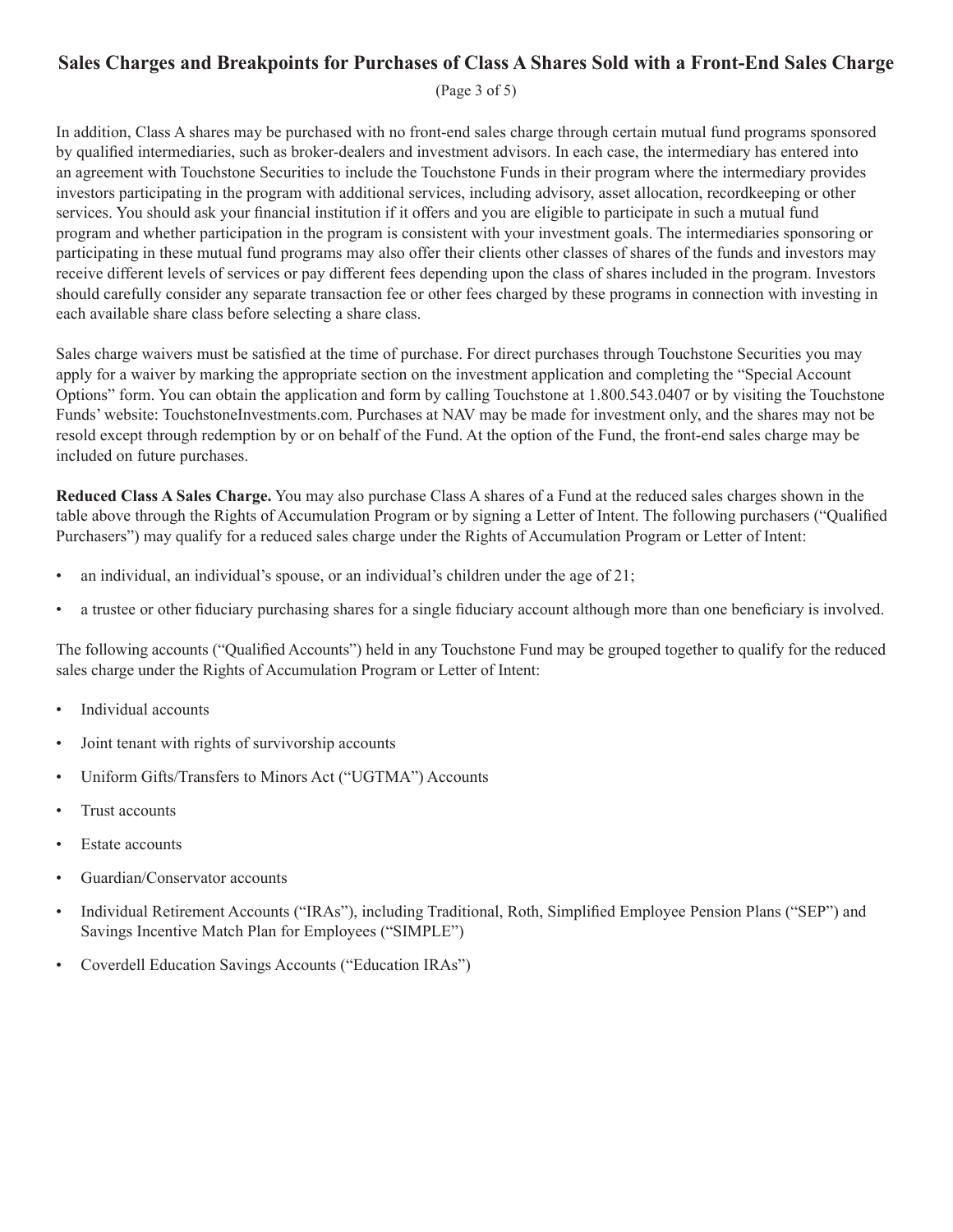(Page 4 of 5)

**Rights of Accumulation Program.** Under the Rights of Accumulation Program, you may qualify for a reduced sales charge by aggregating all of your investments held in a Qualified Account. You or your dealer must notify Touchstone Securities at the time of purchase that a purchase qualifies for a reduced sales charge under the Rights of Accumulation Program and must provide either a list of account numbers or copies of account statements verifying your qualification. If your shares are held directly in a Touchstone Fund or through a dealer, you may combine the historical cost or current NAV (whichever is higher) of your existing Class A shares of any Touchstone Fund sold with a front-end sales charge with the amount of your current purchase in order to take advantage of the reduced sales charge. Historical cost is the price you actually paid for the shares you own, plus your reinvested dividends and capital gains. If you are using historical cost to qualify for a reduced sales charge, you should retain any records to substantiate your historical costs since the Fund, its transfer agent or your broker-dealer may not maintain this information.

If your shares are held through financial intermediaries you may combine the current NAV of your aggregate account value of any Touchstone Fund with the amount of your current purchase in order to take advantage of the reduced sales charge. You or your financial intermediary must notify Touchstone at the time of purchase that a purchase qualifies for a reduced sales charge under the Rights of Accumulation Program and must provide copies of account statements dated within three months of your current purchase verifying your qualification.

Upon receipt of the above referenced supporting documentation, Touchstone Securities will calculate the combined value of all of the Qualified Purchaser's Qualified Accounts to determine if the current purchase is eligible for a reduced sales charge. Purchases made for nominee or street name accounts (securities held in the name of a dealer or another nominee such as a bank trust department instead of the customer) may not be aggregated with purchases for other accounts and may not be aggregated with other nominee or street name accounts unless otherwise qualified as described above.

**Letter of Intent.** If you plan to invest at least \$25,000 in Touchstone equity funds, \$50,000 in Touchstone Ultra Short Duration Fixed Income Fund or \$100,000 in Touchstone fixed income funds (excluding any reinvestment of dividends and capital gains distributions) during the next 13 months, you may qualify for a reduced sales charge of Class A shares of any Touchstone fund by completing the Letter of Intent section of your account application. A Letter of Intent indicates your intent to purchase at least \$25,000 in Touchstone equity funds, at least \$50,000 in Touchstone Ultra Short Duration Fixed Income Fund or at least \$100,000 in Touchstone fixed income funds sold with a front-end sales charge over the next 13 months in exchange for a reduced sales charge indicated on the above charts. The minimum initial investment under a Letter of Intent is \$10,000. You are not obligated to purchase additional shares if you complete a Letter of Intent. If you do not buy enough shares to qualify for the projected level of sales charge by the end of the 13-month period (or when you sell your shares, if earlier), then your sales charge will be recalculated to reflect your actual purchase level. During the term of the Letter of Intent, shares representing 5% of your intended purchase will be held in escrow. If you do not purchase enough shares during the 13-month period to qualify for the projected reduced sales charge, the additional sales charge will be deducted from your escrow account. If you have purchased Class A shares of any Touchstone Fund sold with a front-end sales charge within 90 days prior to signing a Letter of Intent, they may be included as part of your intended purchase, however, previous purchase transactions will not be recalculated with the proposed new breakpoint. You must provide either a list of account numbers or copies of account statements verifying your purchases within the past 90 days.

**Purchases through Exchanges.** Touchstone Funds may be exchanged pursuant to the exchange rules outlined below:

- Class C shares may be exchanged into Class C shares of any other Touchstone Fund, although Touchstone Funds that are closed to new investors may not accept exchanges.
- Class Y shares of a Fund are exchangeable for Class Y shares of any other Touchstone Fund, as long as investment minimums and proper selling agreement requirements are met. Class Y shares may be available through financial intermediaries that have appropriate selling agreements with Touchstone Securities, or through "processing organizations" (e.g., mutual fund supermarkets) that purchase shares for their customers. Touchstone Funds that are closed to new investors may not accept exchanges.
- Class S shares of the Ultra Short Duration Fixed Income Fund may be exchanged for Class A shares of any other Touchstone Fund.